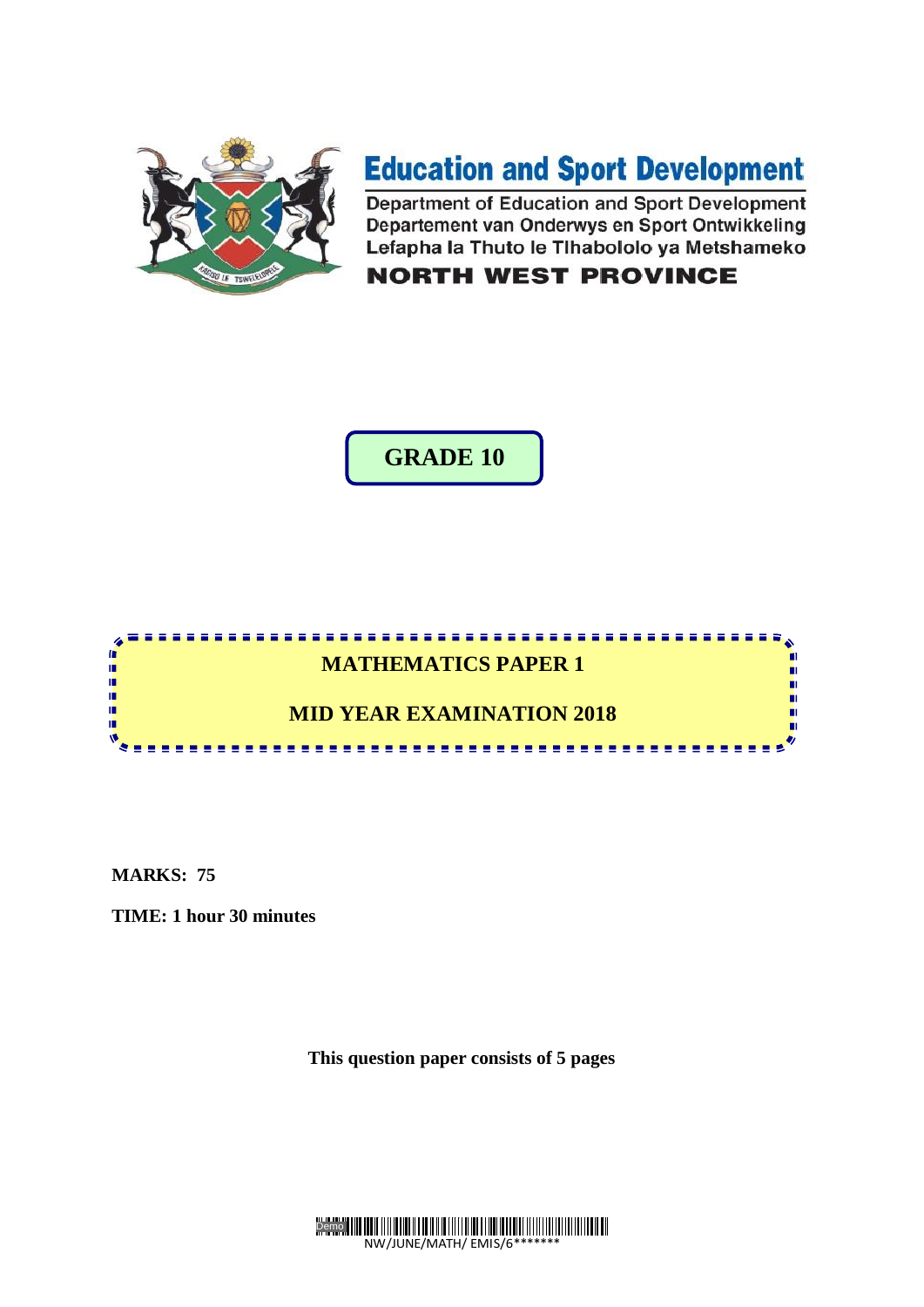#### **INSTRUCTIONS AND INFORMATION**

- 1. This question paper consists of 6 questions, answer ALL the questions.
- 2. Clearly show ALL calculations, diagrams, graphs, et cetera that you have used in determining the answers.
- 3. An approved scientific calculator (non-programmable and non-graphical) may be used, unless stated otherwise.
- 4. If necessary, answers should be rounded off to TWO decimal places, unless stated otherwise.
- 5. Number the answers correctly according to the numbering system used in this question paper.
- 6. It is in your own interest to write legibly and to present the work neatly.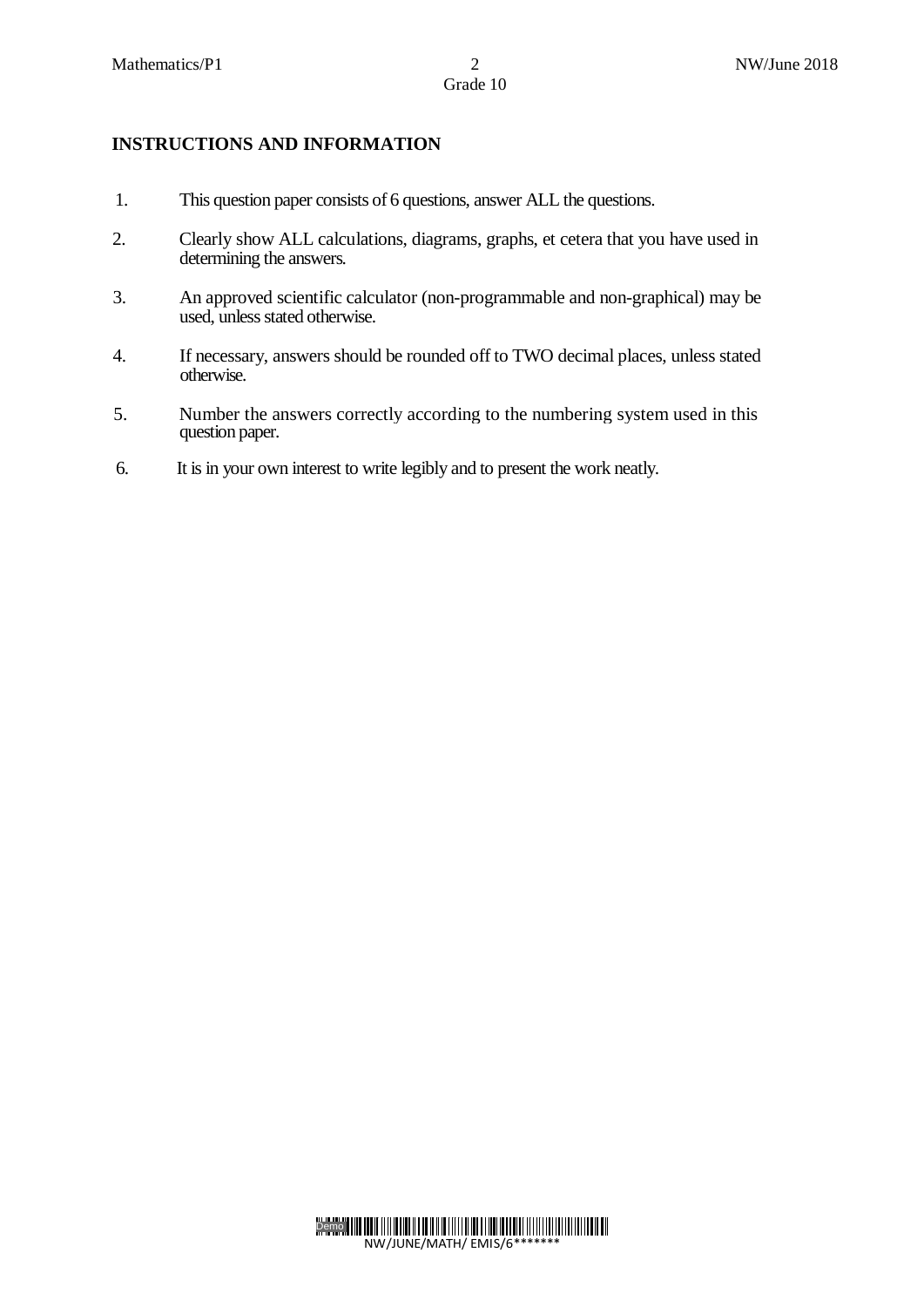#### **QUESTION 1**

Given the following numbers:  $7\sqrt{2}$ ; 0,43;  $\sqrt{-121}$ ;  $\pi^2$ ; 3 27  $7\sqrt{2}$ ; 0,43;  $\sqrt{-121}$ ;  $\pi^2$ ;  $3\left[-\frac{1}{21}\right]$ π

- 1.1 Write down two rational numbers (2) 1.2 Use a calculator to write down the value of  $\pi^2$  rounded off to **two** decimal places (1) 1.3 Write the recurring decimal  $0,4\overline{3}$  as a fraction (4)
- 1.4 Determine between which two consecutive integers does  $7\sqrt{2}$  lie? (3) **[10]**

#### **QUESTION 2**

2.1 Expand the following product:

$$
(2a-3b)(3a2 + 2ab - 3b2)
$$
 (3)

- 2.2 Factorise fully:
	- $2.2.1 \quad 3x + 6y ax 2ay$ (2)

$$
2.2.2 \t 3x^2 + 17x - 6 \t (2)
$$

2.3 Simplify the following:

2.3.1 
$$
\frac{2^{3n+2} \cdot 8^{n-3}}{4^{3n-2}}
$$
 (5)

2.3.2 
$$
\frac{p^3 + q^3}{6p^2} \times \frac{3p - 3q}{p^2 - q^2}
$$
 (4)

$$
[16]
$$

#### **QUESTION 3**

- 3.1 Solve for *x*:
	- 3.1.1  $3x-5 = 2(3x-1)$ (3)
	- 3.1.2  $x(x-2) = 8$ (4)

$$
3.1.3 \quad 3^{2x+2} = \frac{1}{27} \tag{4}
$$

#### Demo NW/JUNE/MATH/ EMIS/6\*\*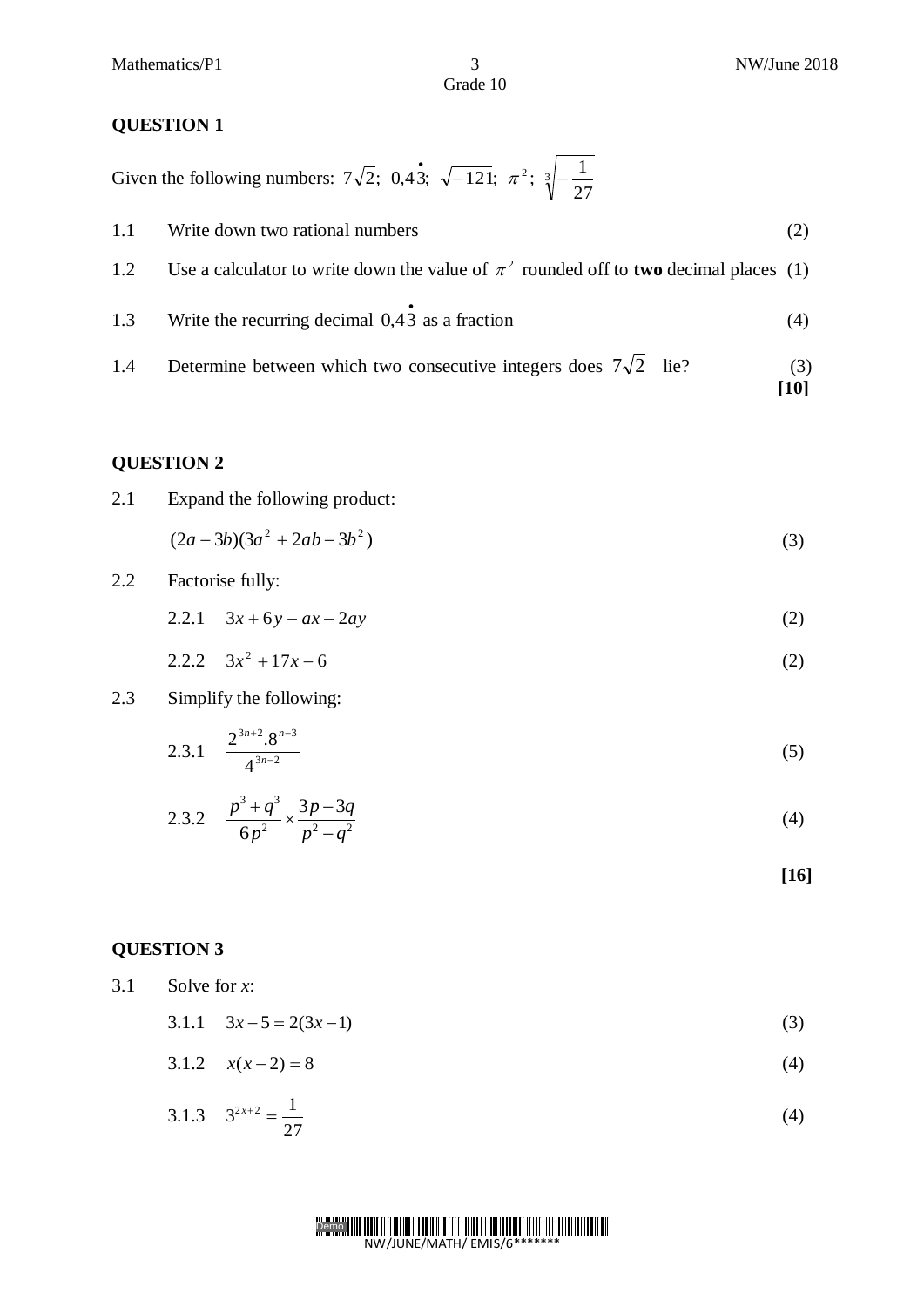**[22]**

#### Grade 10

3.2 Solve the following inequality and represent it and graphically:

$$
-\frac{1}{3} < \frac{x-1}{6} < \frac{1}{18} \tag{4}
$$

- 3.3 A fruit yoghurt cost R4 more than a plain yoghurt. It is further given that 5 fruit yoghurts and 3 plain yoghurts together cost R84.
	- 3.3.1 Assign variable *x* to price of fruit yoghurt and *y* to price of plain yoghurts and set up a system of equations (2)
	- 3.3.2 Using the above equations, determine the individual prices of the yoghurts (5)

#### **QUESTION 4**

4.1 The diagrams below are made up of blocks:



- 4.1.1 How many blocks will the  $4<sup>th</sup>$  diagram have? (2)
- 4.1.2 Determine the Mathematical formula for the number of blocks required for the  $n^{th}$  diagram. (3)
- 4.1.3 Which diagram will have 70 blocks? (2)

#### 4.2 Study the following illustration:

 $8888 = 987 \times 9 + 5$  $888 = 98 \times 9 + 6$  $88 = 9 \times 9 + 7$ 

Express 8888888 as per the illustration above. (2)

**[9]**